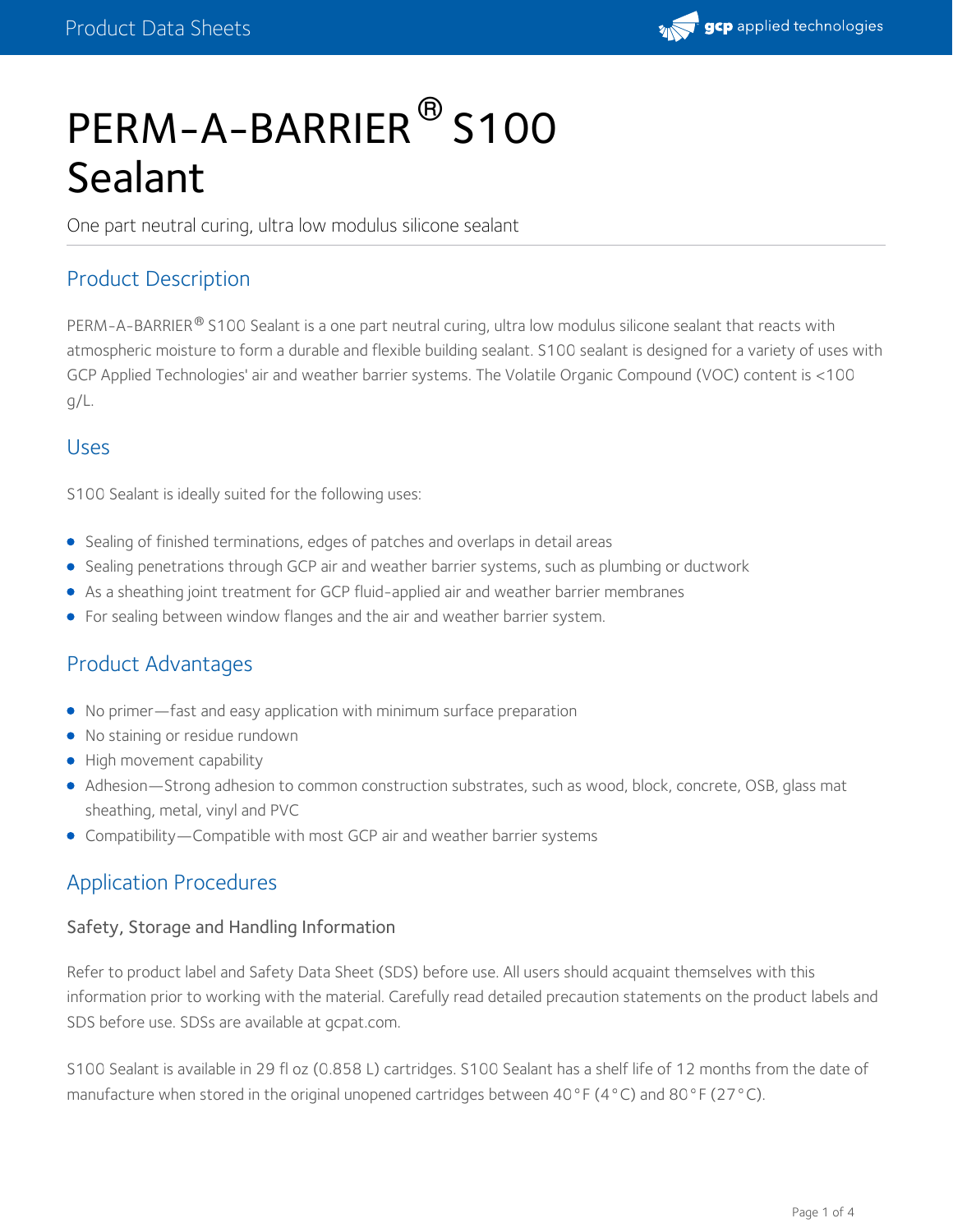#### Surface Preparation

All surfaces must be clean, dry and free from dirt, grease oil, dust or other contaminants. S100 Sealant may be applied at temperatures of 20°F (-6.67°C) and above. When installing S100 in temperatures below 40 °F (4°C) the material should be kept in a heated truck or trailer prior to application.



# Application

Apply S100 Sealant with a caulking gun. When used as a seal for finished terminations, edges of patches and overlaps in detail areas, level the bead with a trowel to a minimum 0.125 in. (3 mm) thickness and 0.5 in. (13 mm) to 1 in. (25 mm) width.

When sealing penetrations, apply a 1 in. (25 mm) fillet to the base of the penetration and overlap onto the GCP air and weather barrier material and penetrant a minimum of 2.5 in. (64 mm).

When used to treat sheathing joints for GCP fluid-applied air and weather barrier membranes, completely fill the sheathing joint with sealant and then install a scratch coat of sealant with a margin trowel or similar onto the face of the sheathing approximately 1 in. (25 mm) on each side of the sheathing joint. Once the sealant is tack free, the fluid applied membrane may be applied, refer to the applicable product data sheets for detailed application instructions.

#### Cleaning

Clean tools and equipment with mineral spirits. Mineral spirits is a combustible liquid and should be used only in accordance with the mineral spirits manufacturer's safety recommendations. Do not use solvents to clean hands or skin.

# Limitations

S100 Sealant should not be used in the following applications: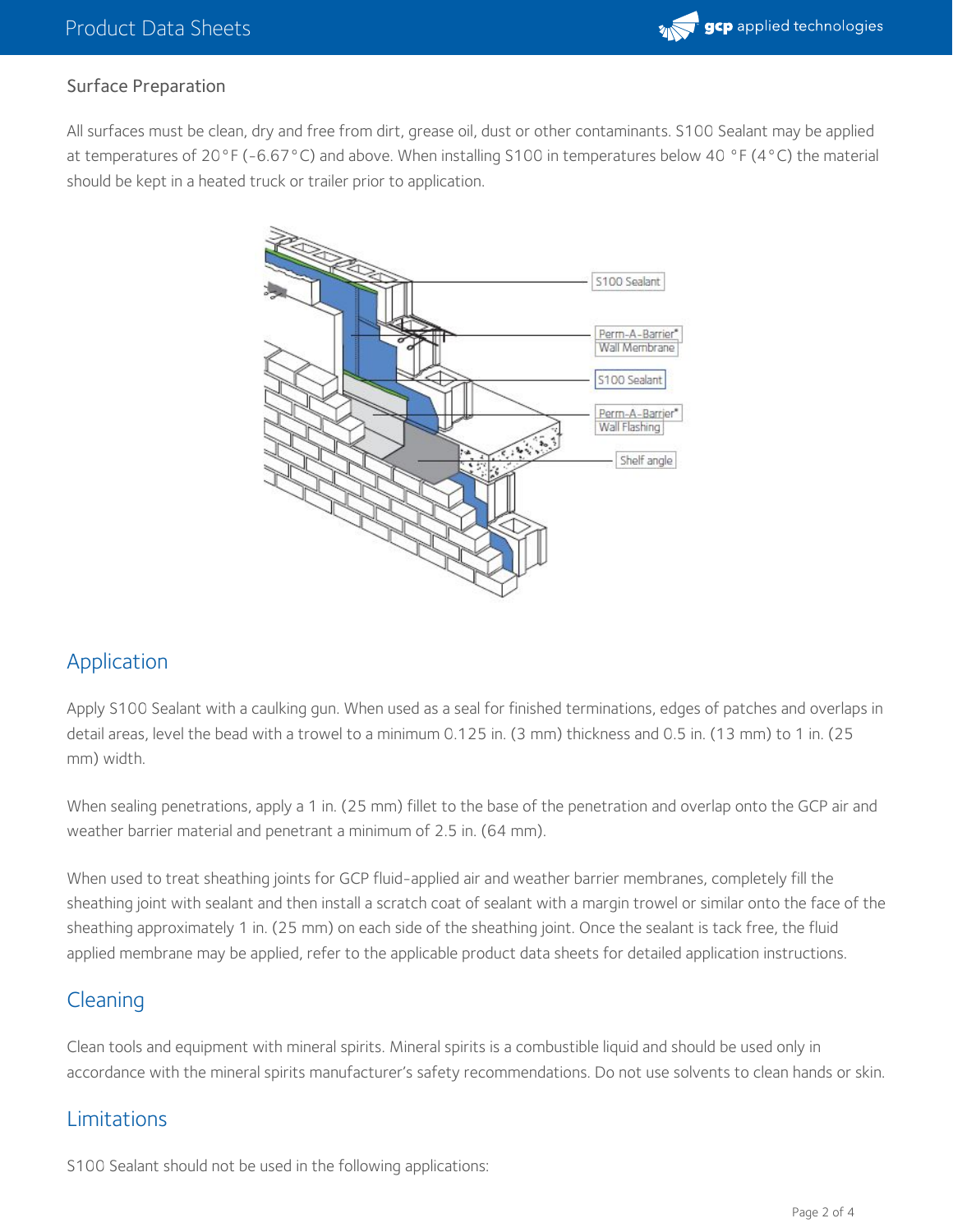

- Below grade
- End of day terminations
- Under GCP air and weather barrier membranes and flashing, except when used as a joint treatment for GCP fluidapplied membranes.
- When terminating against PERM-A-BARRIER® VPS
- Not for use with building materials that bleed oils, plasticizers or solvents
- **•** Firestopping applications

### Supply

| <b>S100 SEALANT</b> |                                         |
|---------------------|-----------------------------------------|
| Unit size           | 29 fl oz (0.858 L) cartridge            |
| Packaging           | 10 cartridges/carton; 42 cartons/pallet |

# Physical Properties

| <b>PROPERTY</b> |               |
|-----------------|---------------|
| Color           | Green         |
| Tack Free Time  | $1 - 2$ hours |
| Cure Time       | 7-14 days*    |
| Full Adhesion   | 7-14 days*    |

# Physical Properties

#### Typical Cured Properties After 7 days cure at 77ºF (25ºC), 50% R.H.

|                           | <b>TYPICAL VALUE</b> | <b>TEST METHOD</b> |
|---------------------------|----------------------|--------------------|
| Hardness (Shore A)        | 20                   | ASTM C661          |
| Elongation                | 1000%                | ASTM D412          |
| Modulus @ 100% Elongation | 30 psi               | ASTM D412          |
| Ultimate Tensile Strength | 120 psi              | ASTM D412          |
| Tear Strength             | 30 pli               | ASTM D624          |

\*Curing and full adhesion time will vary depending on temperature and humidity